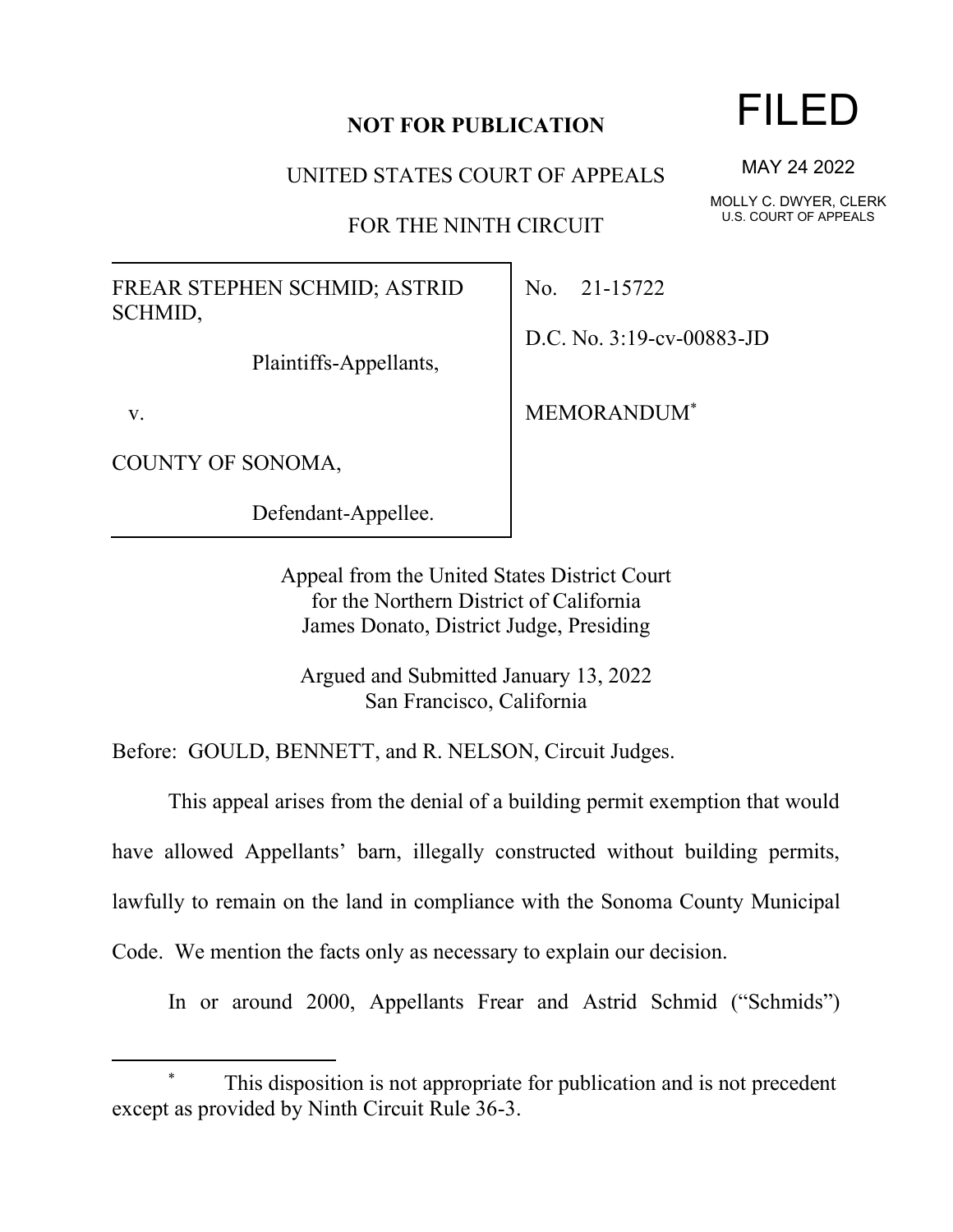constructed a barn on their property without obtaining the necessary permits. After the Schmids received a citation from Sonoma County for their unpermitted construction of the barn, they applied for an agricultural building exemption from the usual building permit requirements.

Sonoma County sent an inspector to assess whether the building was being used for agricultural purposes. When the inspector arrived, the barn was closed, but the inspector noticed that it was being used to store vehicles and not for agricultural purposes. The Schmids objected to that assessment. The inspector offered to conduct a second inspection, but said he would need access to the inside of the barn. The Schmids did not allow this, claiming that the County could not condition its grant of the agricultural exemption on an inspection of the interior of their barn. Sonoma County then denied the Schmids' request for an agricultural exemption.

The Schmids brought a § 1983 claim in the district court challenging the denial of their permit exemption. The district court granted summary judgment for the County of Sonoma. The Schmids appeal, and we affirm the district court.

Summary judgment is proper when there is no dispute as to the material facts of the case. Fed. R. Civ. P. 56. We consider whether, "viewing the evidence in the light most favorable to the nonmoving party, . . . there are any genuine issues of material fact and whether the district court correctly applied the relevant substantive law." *Suzuki Motor Corp. v. Consumers Union of U.S., Inc.,* 330 F.3d 1110, 1131–

2 a set of  $\sim$  2 a set of  $\sim$  2 a set of  $\sim$  2 a set of  $\sim$  3 a set of  $\sim$  3 a set of  $\sim$  3 a set of  $\sim$  3 a set of  $\sim$  3 a set of  $\sim$  3 a set of  $\sim$  3 a set of  $\sim$  3 a set of  $\sim$  3 a set of  $\sim$  3 a set of  $\sim$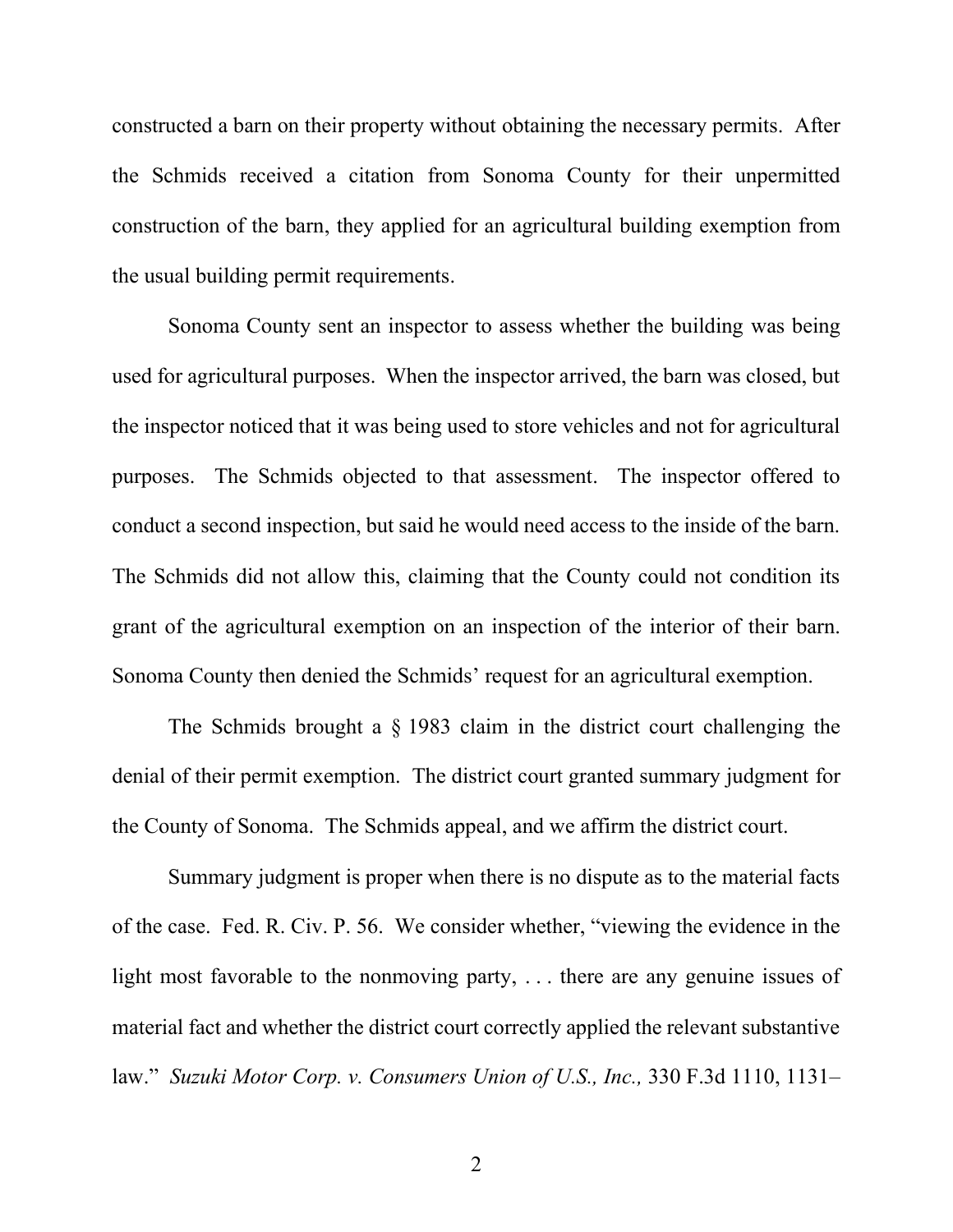32 (9th Cir. 2003). "A predicate for any unconstitutional conditions claim is that the government could not have constitutionally ordered the person asserting the claim to do what it attempted to pressure that person into doing." *Koontz v. St. Johns River Water Mgmt. Dist.*, 570 U.S. 595, 612 (2013). Here, the Schmids contend that the County of Sonoma could not constitutionally order them to submit to an interior inspection of their barn to obtain the agricultural building exemption.

Section 7-7(b) of the Sonoma County Municipal Code requires that a written application for an agricultural exemption be filed with the chief building official. The application must include a description of the present use of the land, a description of the building or structure to be exempted, and its proposed use. When construction of the structure is completed, an inspection must be performed by permit resource management division staff to ensure that the structure is complete and is being used for the purpose listed on the application. Sonoma County, Cal., Mun. Code § 7-7(d).

The Schmids argue that Sonoma County is violating the unconstitutional conditions doctrine by pressuring them to submit to an interior inspection of their barn before issuing an exemption in violation of their Fourth Amendment rights. Appellants contend that the inspection must occur *after* issuance of the permit or exemption as stated in Section 7-7(d) of the Sonoma County Municipal Code.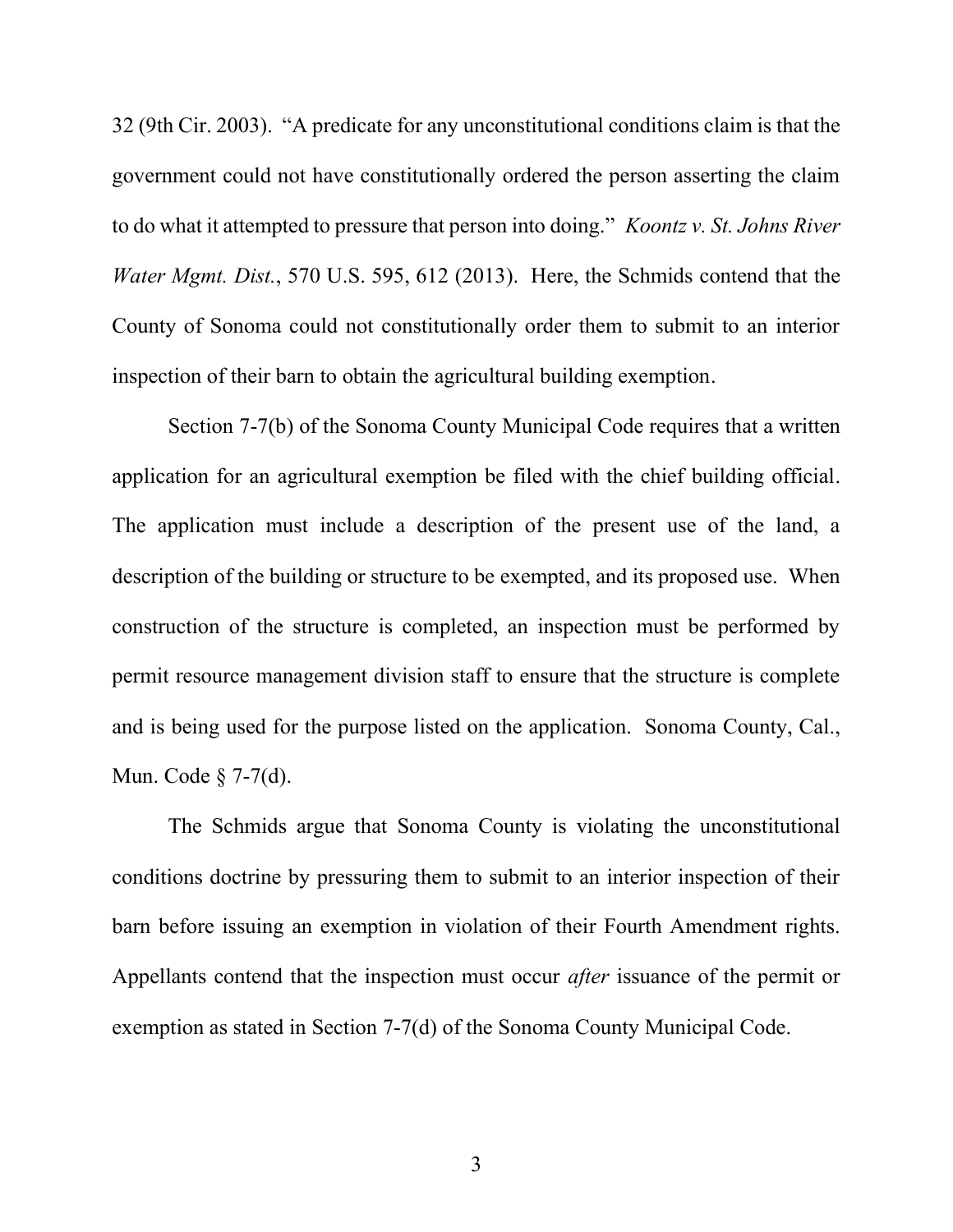We reject Appellants' argument. First, Appellants admit that the County could constitutionally require an inspection in connection with the building permitting process.Appellants simply contend that the inspection must come after a grant of the exemption. But under the circumstances here, the timing of the constitutional act does not render it unconstitutional. Also, it makes no sense to require the issuance of a building permit exemption before the inspection of the target structure or premises. Such a requirement would be the equivalent of putting the cart before the horse. Allowing exemptions without inspection would promote a lack of safety and the misuse of the building code procedures.

Appellants constructed an unpermitted barn on their property. Section 7-7 of the Sonoma County Municipal Code makes clear that an application for the agricultural exemption should be made before the structure is constructed and placed on the land. Appellants objected to an inspection after the barn was constructed. But an inspection is proper. As outlined in Section 7-7(d) of the County's Municipal Code, once the construction on the structure (i.e., the barn) is completed, an inspection must be performed by the County's permit resource management division staff. The Schmids completed construction of the barn years before any discussion of an inspection. Now that they have applied for a permit exemption, the County may require an inspection.